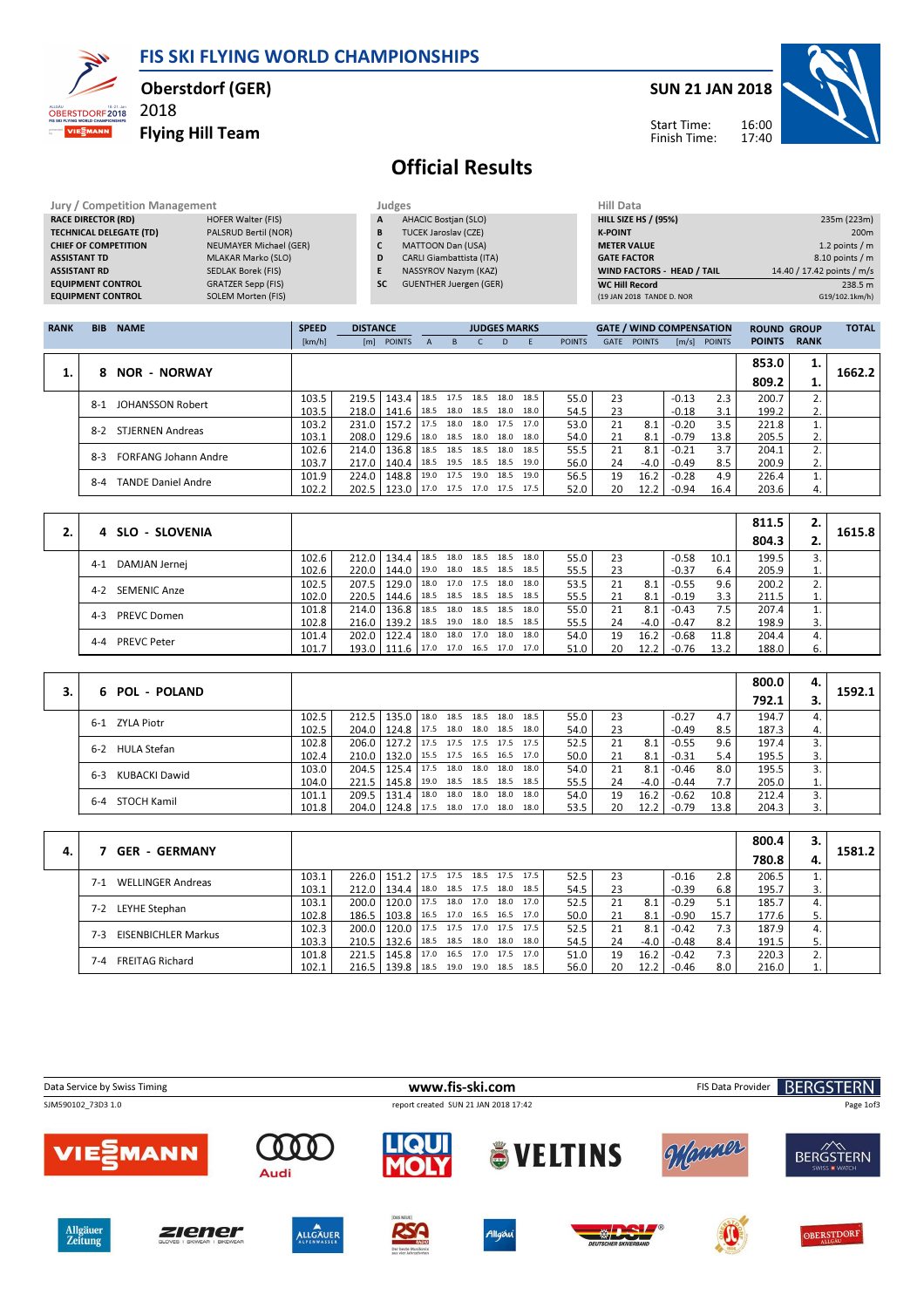FIS SKI FLYING WORLD CHAMPIONSHIPS



Oberstdorf (GER)

Flying Hill Team

2018

SUN 21 JAN 2018



Start Time: Finish Time:

## Official Results

| <b>RANK</b> |         | <b>BIB NAME</b>            | <b>SPEED</b>   | <b>DISTANCE</b> |                |                |                        | <b>JUDGES MARKS</b>    |              |              |               |          | <b>GATE / WIND COMPENSATION</b> |                    |              | <b>ROUND GROUP</b> |             | <b>TOTAL</b> |
|-------------|---------|----------------------------|----------------|-----------------|----------------|----------------|------------------------|------------------------|--------------|--------------|---------------|----------|---------------------------------|--------------------|--------------|--------------------|-------------|--------------|
|             |         |                            | [km/h]         |                 | [m] POINTS     | $\overline{A}$ | B                      | $\mathsf{C}$           | D            | E            | <b>POINTS</b> |          | GATE POINTS                     |                    | [m/s] POINTS | <b>POINTS</b>      | <b>RANK</b> |              |
|             |         |                            |                |                 |                |                |                        |                        |              |              |               |          |                                 |                    |              | 728.7              | 5.          |              |
| 5.          |         | 5 AUT - AUSTRIA            |                |                 |                |                |                        |                        |              |              |               |          |                                 |                    |              | 760.1              | 5.          | 1488.8       |
|             |         |                            | 102.8          | 200.0           | 120.0          |                | 17.5 17.5 17.0 17.5    |                        |              | 17.0         | 52.0          | 23       |                                 | $-0.45$            | 7.8          | 179.8              | 5.          |              |
|             |         | 5-1 AIGNER Clemens         | 102.7          | 202.0           | 122.4          | 17.5           | 17.0                   | 17.0                   | 17.5         | 17.5         | 52.0          | 23       |                                 | $-0.36$            | 6.3          | 180.7              | 5.          |              |
|             |         | 5-2 POPPINGER Manuel       | 102.4<br>102.1 | 194.5<br>208.0  | 113.4<br>129.6 | 17.0           | 16.5<br>18.0 17.5      | 17.0<br>17.0           | 17.0<br>18.0 | 17.0<br>17.5 | 51.0<br>53.0  | 21<br>21 | 8.1<br>8.1                      | $-0.46$<br>$-0.07$ | 8.0<br>1.2   | 180.5<br>191.9     | 5.<br>4.    |              |
|             |         |                            | 103.1          | 187.0           | 104.4          |                | 15.5 17.0              | 16.5                   | 16.5         | 17.0         | 50.0          | 21       | 8.1                             | $-0.45$            | 7.8          | 170.3              | 6.          |              |
|             |         | 5-3 HAYBOECK Michael       | 103.9          | 212.0           | 134.4          | 18.5           | 18.0                   | 18.0                   | 18.0         | 18.0         | 54.0          | 24       | $-4.0$                          | $-0.50$            | 8.7          | 193.1              | 4.          |              |
|             |         | 5-4 KRAFT Stefan           | 101.8<br>102.3 | 200.0<br>202.0  | 120.0<br>122.4 | 17.5           | 18.0<br>17.5 18.0      | 17.0<br>17.5           | 17.5<br>18.0 | 17.5<br>17.5 | 52.5<br>53.0  | 19<br>20 | 16.2<br>12.2                    | $-0.54$<br>$-0.39$ | 9.4<br>6.8   | 198.1<br>194.4     | 5.<br>5.    |              |
|             |         |                            |                |                 |                |                |                        |                        |              |              |               |          |                                 |                    |              |                    |             |              |
|             |         |                            |                |                 |                |                |                        |                        |              |              |               |          |                                 |                    |              | 664.2              | 6.          |              |
| 6.          |         | 3 SUI - SWITZERLAND        |                |                 |                |                |                        |                        |              |              |               |          |                                 |                    |              | 686.4              | 6.          | 1350.6       |
|             |         |                            | 102.9          | 172.0           | 86.4           | 15.0           | 15.5                   | 15.5                   | 15.5         | 15.5         | 46.5          | 23       |                                 | $-0.75$            | 13.1         | 146.0              | 8.          |              |
|             |         | 3-1 SCHULER Andreas        | 102.7          | 193.0           | 111.6          |                | 17.0 16.5              | 17.0                   | 17.0         | 16.5         | 50.5          | 23       |                                 | $-0.15$            | 2.6          | 164.7              | 6.          |              |
|             |         | 3-2 PEIER Killian          | 102.6<br>102.4 | 175.5<br>176.5  | 90.6<br>91.8   |                | 17.0 16.0<br>15.5 16.5 | 16.5<br>16.0           | 16.5<br>15.5 | 16.5<br>16.0 | 49.5<br>47.5  | 21<br>21 | 8.1<br>8.1                      | $-0.52$<br>$-0.12$ | 9.1<br>2.1   | 157.3<br>149.5     | 6.<br>6.    |              |
|             |         |                            | 102.0          | 183.0           | 99.6           |                | 16.5 16.0              | 16.0                   | 16.5         | 16.5         | 49.0          | 21       | 8.1                             | $-0.41$            | 7.1          | 163.8              | 7.          |              |
|             |         | 3-3 DESCHWANDEN Gregor     | 102.8          | 190.5           | 108.6          | 17.0           | 17.0                   | 16.5                   | 16.5         | 16.5         | 50.0          | 24       | $-4.0$                          | $-0.51$            | 8.9          | 163.5              | 6.          |              |
|             |         | 3-4 AMMANN Simon           | 101.5          | 201.0           | 121.2          |                | 17.5 17.0<br>17.5 17.0 | 16.5<br>17.0           | 17.5<br>18.0 | 16.5<br>17.0 | 51.0          | 19       | 16.2                            | $-0.50$            | 8.7          | 197.1              | 6.          |              |
|             |         |                            | 102.1          | 216.5           | 139.8          |                |                        |                        |              |              | 51.5          | 20       | 12.2                            | $-0.30$            | 5.2          | 208.7              | 2.          |              |
|             |         |                            |                |                 |                |                |                        |                        |              |              |               |          |                                 |                    |              | 664.0              | 7.          |              |
| 7.          |         | 2 RUS - RUSSIAN FEDERATION |                |                 |                |                |                        |                        |              |              |               |          |                                 |                    |              | 619.2              | 8.          | 1283.2       |
|             |         | 2-1 ROMASHOV Alexey        | 102.3          | 176.5           | 91.8           | 15.0           | 15.5                   | 15.5                   | 15.5         | 15.0         | 46.0          | 23       |                                 | $-0.72$            | 12.5         | 150.3              | 7.          |              |
|             |         |                            | 102.1<br>102.2 | 188.5<br>167.0  | 106.2<br>80.4  |                | 16.0 16.0<br>14.5 15.0 | 15.5 15.5 16.5<br>15.5 | 16.0         | 16.0         | 47.5<br>46.5  | 23<br>21 | 8.1                             | $-0.14$<br>$-0.54$ | 2.4<br>9.4   | 156.1<br>144.4     | 7.<br>8.    |              |
|             |         | 2-2 NAZAROV Mikhail        | 102.0          | 172.5           | 87.0           |                | 14.5 14.5              | 14.5                   | 15.5         | 15.0         | 44.0          | 21       | 8.1                             | $-0.23$            | 4.0          | 143.1              | 8.          |              |
|             |         | 2-3 KORNILOV Denis         | 102.3          | 191.0           | 109.2          | 17.0           | 16.5                   | 17.0                   | 17.0         | 17.0         | 51.0          | 21       | 8.1                             | $-0.28$            | 4.9          | 173.2              | 5.          |              |
|             |         |                            | 103.0<br>102.1 | 176.0<br>206.0  | 91.2<br>127.2  | 15.5<br>16.0   | 16.0<br>15.5           | 15.5<br>15.5           | 15.5<br>16.0 | 16.0<br>16.0 | 47.0<br>47.5  | 24<br>19 | $-4.0$<br>16.2                  | $-0.51$<br>$-0.30$ | 8.9<br>5.2   | 143.1<br>196.1     | 8.<br>7.    |              |
|             |         | 2-4 VASSILIEV Dimitry      | 102.3          | 191.5           | 109.8          |                | 16.5 16.5              | 16.0                   | 16.5         | 17.0         | 49.5          | 20       | 12.2                            | $-0.31$            | 5.4          | 176.9              | 8.          |              |
|             |         |                            |                |                 |                |                |                        |                        |              |              |               |          |                                 |                    |              |                    |             |              |
|             |         |                            |                |                 |                |                |                        |                        |              |              |               |          |                                 |                    |              | 634.5              | 8.          |              |
| 8.          |         | 1 FIN - FINLAND            |                |                 |                |                |                        |                        |              |              |               |          |                                 |                    |              | 627.7              | 7.          | 1262.2       |
|             |         | 1-1 AALTO Antti            | 103.1          | 177.0           | 92.4           | 15.5           | 16.0                   | 16.0                   | 15.5         | 15.5         | 47.0          | 23       |                                 | $-0.76$            | 13.2         | 152.6              | 6.          |              |
|             |         |                            | 102.9          | 184.0           | 100.8          | 16.5           | 16.5 16.5<br>16.0      | 16.5<br>16.0           | 16.5<br>16.0 | 16.5<br>16.5 | 49.5          | 23       |                                 | $-0.11$            | 1.9          | 152.2              | 8.<br>7.    |              |
|             | $1 - 2$ | MAEAETTAE Jarkko           | 102.1<br>101.9 | 172.0<br>174.5  | 86.4<br>89.4   |                | 16.0 17.0              | 16.5                   | 16.0         | 16.0         | 48.5<br>48.5  | 21<br>21 | 8.1<br>8.1                      | $-0.38$<br>$-0.14$ | 6.6<br>2.4   | 149.6<br>148.4     | 7.          |              |
|             | 1-3     | <b>NOUSIAINEN Eetu</b>     | 102.2          | 177.0           | 92.4           | 16.5           | 16.0                   | 16.0                   | 16.5         | 16.5         | 49.0          | 21       | 8.1                             | $-0.12$            | 2.1          | 151.6              | 8.          |              |
|             |         |                            | 103.1          | 180.0           | 96.0           | 16.5           | 16.5                   | 16.5                   | 16.5         | 16.0         | 49.5          | 24       | $-4.0$                          | $-0.45$            | 7.8          | 149.3              | 7.          |              |
|             |         | 1-4 AHONEN Janne           | 101.6<br>102.0 | 190.0<br>189.0  | 108.0<br>106.8 | 17.5           | 17.5<br>17.0 17.0      | 17.0<br>16.0           | 17.5<br>17.0 | 17.0<br>17.0 | 52.0<br>51.0  | 19<br>20 | 16.2<br>12.2                    | $-0.26$<br>$-0.45$ | 4.5<br>7.8   | 180.7<br>177.8     | 8.<br>7.    |              |